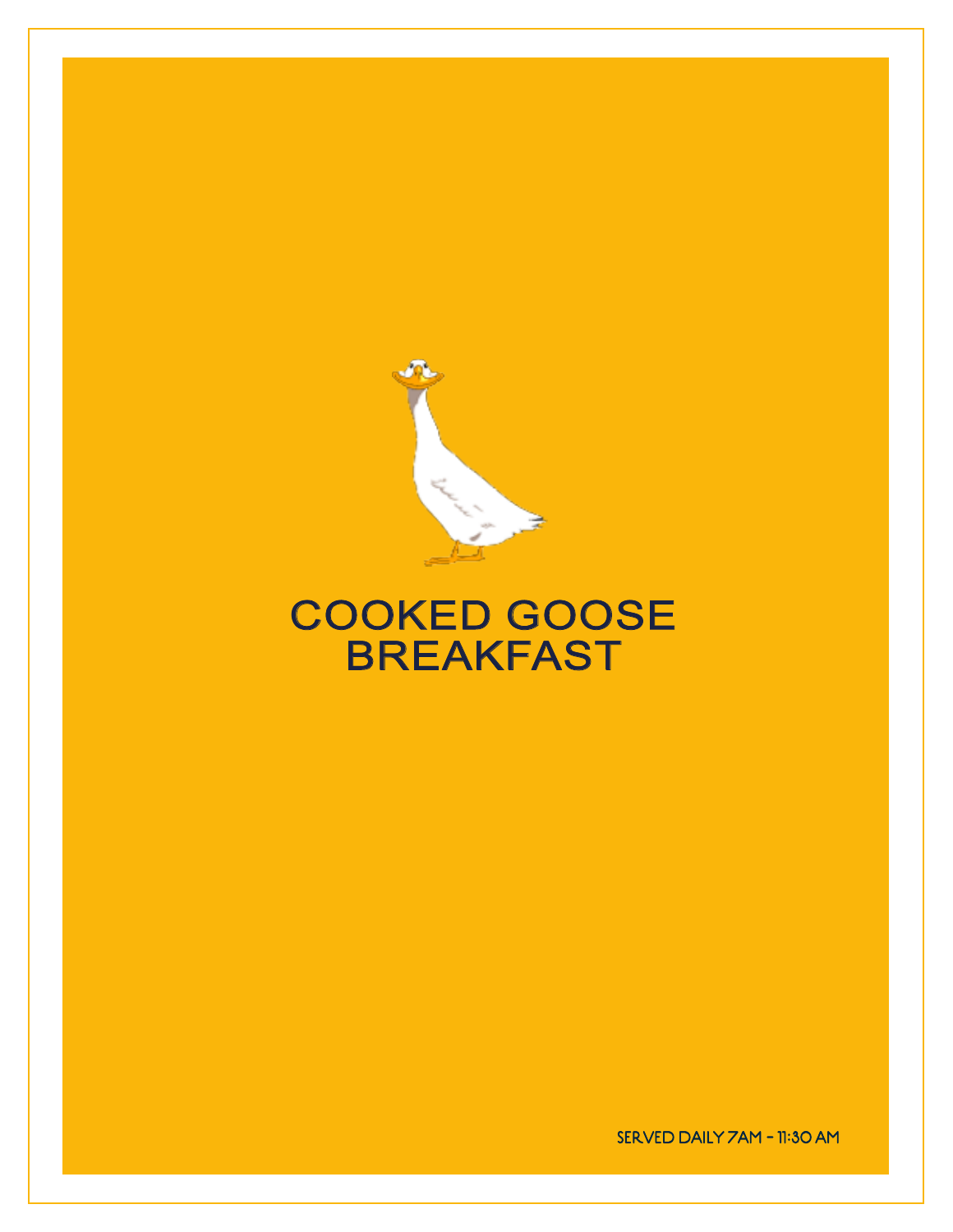

SERVED WITH YOUR CHOICE OF 2 FILLINGS, HOME FRIES & TOAST

#### FILLING CHOICES:

CHEDDAR, SWISS, FONTINA, GOAT CHEESE, FETA, AMERICAN, BLUE CHEESE, SPINACH, BROCCOLI, MUSHROOMS, PEPPERS, ONION, TOMATO, ASPARAGUS, BACON, SAUSAGE, CHICKEN SAUSAGE OR COUNTRY HAM • EACH ADDITIONAL FILLING ADD .75

GOURMET FILLINGS ADD 1.50:

ARTICHOKE, ROAST RED PEPPER, BRIE, HASH, ANDOUILLE SAUSAGE, AVOCADO

CHOICE OF TOAST: WHITE, COUNTRY WHEAT, RYE, PUMPERNICKEL OR ITALIAN SUBSTITUTE CROISSANT, CIABATTA OR GLUTEN FREE BREAD- ADD \$1

# 2 Eggs Any Style\*

SERVED WITH HOME FRIES & TOAST 6.95 WITH BACON, CHICKEN SAUSAGE, SAUSAGE OR HAM ADD 2.95

# Egg Sandwich\*

### 2 EGGS ANY STYLE ... 5.95

WITH AMERICAN CHEESE ON A BRIOCHE ROLL WITH BACON, HAM, SAUSAGE OR HOUSE MADE CHICKEN SAUSAGE ... 7.70 \* SUBSTITUTE CROISSANT, CIABATTA OR GLUTEN FREE- ADD \$1

PORCHETTA & EGG SANDWICH ... 9.50 OUR HOUSE MADE ROMAN STYLE PORK ROAST, 2 EGGS ANY STYLE, GREEN GOOSE HOT SAUCE & PROVOLONE CHEESE ON A BRIOCHE ROLL SERVED WITH HOME FRIES

> THE BREAKFAST GOOSE ... 9.95 HOUSE MADE CHICKEN SAUSAGE, TWO EGGS ANY STYLE, CHEDDAR CHEESE, TOMATO, AVOCADO & SRIRACHA AIOLI ON A BRIOCHE ROLL SERVED WITH HOME FRIES

| <b>HOUSEMADE CHICKEN BREAKFAST SAUSAGE 4.50</b> |  |
|-------------------------------------------------|--|
|                                                 |  |
|                                                 |  |
|                                                 |  |
|                                                 |  |
| CRISPY HASH BROWN PATTIES 3.00                  |  |
|                                                 |  |

## EGGS BENEDICT\*

POACHED EGGS TOPPED WITH OUR HOLLANDAISE & SERVED WITH HOME FRIES

### **Traditional**

COUNTRY HAM ON ITALIAN TOAST 13.95

### Lobster

LEMON & TARRAGON LOBSTER ON ITALIAN TOAST MARKET PRICE

### **Florentine**

SAUTÉED SPINACH & TOMATO ON ITALIAN TOAST 13.95

### Smoked Salmon

ON CRISPY HASH BROWN OVER ASPARAGUS CHOICE OF TOAST NO HOME FRIES 14.95

### **Mexican**

REFRIED BEANS, GUACAMOLE, JALAPEÑOS & PICO DE GALLO ON ITALIAN TOAST 13.95

### Cajun

ANDOUILLE SAUSAGE, GRILLED TOMATO & **Sides** OLD BAY HOLLANDAISE ON GRILLED CORN BREAD 14.95

> \*Consumption of raw or under-cooked foods of animal origin will increase your risk of food borne illness. Consumers who are vulnerable to food borne illness should only eat food from animals thoroughly cooked. It is the consumer's responsibility to notify staff of any food allergies prior to ordering.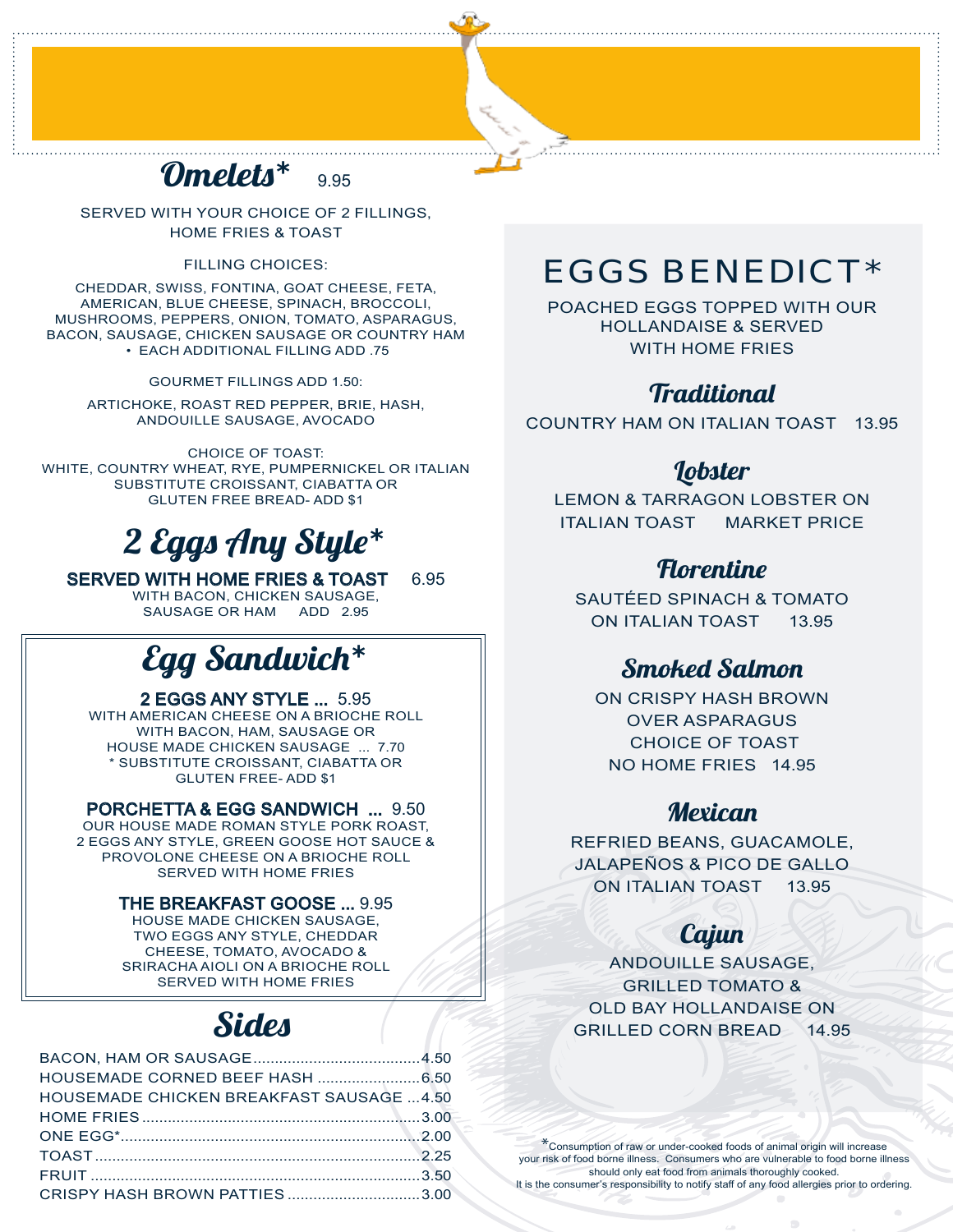### SPECIALTY CHOICES

∕`o

#### THE COOKED GOOSE TRUFFLED EGGS\*

2 EGGS GRILLED IN ITALIAN BREAD TOPPED WITH MELTED FONTINA CHEESE & TRUFFLE OIL, SERVED OVER ASPARAGUS WITH HOME FRIES 14.95

#### SPICY BREAKFAST TARTINE \*

WHEAT TOAST WITH SLICED AVOCADO, 2 EGGS ANY STYLE, MICRO GREENS AND HOUSE MADE<br>CHILI CRISP SERVED WITH HOME FRIES 12.95 CHILI CRISP SERVED WITH HOME FRIES

#### BREAKFAST BURRITO

2 EGGS SCRAMBLED WITH WHITE CHEDDAR CHEESE & REFRIED BLACK BEANS, WRAPPED IN A FLOUR TORTILLA & TOPPED WITH GUACAMOLE, PICO DE GALLO, SOUR CREAM &<br>JALAPENO PEPPERS 10.50 JALAPENO PEPPERS ADD: BACON, HAM, OR SAUSAGE +1.75

#### HOUSE MADE CORNED BEEF HASH & EGGS\*

2 EGGS ANY STYLE, SERVED WITH HOME FRIES<br>& TOAST 14.95 & TOAST 14.95

#### BISCUIT & GRAVY\*

2 EGGS ANY STYLE & HOUSE MADE CREAMY CHICKEN SAUSAGE GRAVY, ON A GRILLED BUTTERMILK BISCUIT,<br>SERVED WITH HOME FRIES 1195 SERVED WITH HOME FRIES

#### BREAKFAST CLUB\*

3 PIECES OF WHITE TOAST LAYERED WITH 2 EGGS ANY STYLE, BACON, AMERICAN CHEESE, LETTUCE & TOMATO, SERVED<br>WITH HOME FRIES 1195 WITH HOME FRIES

#### BAGEL PLATTER DELUXE

ACME SMOKED NOVA SALMON, CREAM CHEESE, TOMATO, RED ONION, CUCUMBERS, CAPERS & WHITE FISH<br>SALAD 15.95 **SALAD** YOUR CHOICE OF BAGEL: PLAIN, EVERYTHING, POPPY, CINNAMON RAISIN, SESAME OR PUMPERNICKEL

CHOICES OF TOAST: WHITE, COUNTRY WHEAT, RYE, PUMPERNICKEL OR ITALIAN SUBSTITUTE CROISSANT, CIABATTA OR

#### GLUTEN FREE BREAD - ADD \$1

#### BREAKFAST TARTINE\*

WHEAT TOAST WITH GOAT CHEESE. AVOCADO, ARUGULA & TOMATO, TOPPED WITH TWO EGGS ANY STYLE, SERVED WITH HOME FRIES 12.95

#### BUTTERMILK PANCAKES

SERVED WITH REAL MAPLE SYRUP<br>3 CAKES 895 2 CAKES 695 3 CAKES 8.95 2 CAKES 6.95 1 CAKE 3.95 BLUEBERRIES, STRAWBERRIES, BANANAS, DRIED CHERRIES, CHOCOLATE CHIPS, WHITE CHOCOLATE CHIPS, CINNAMON CHIPS, RASPBERRIES OR CINNAMON SUGAR • ADD 1.00 FOR EACH

#### CINNAMON ROLL PANCAKES

THREE OF OUR BUTTERMILK PANCAKES WITH CINNAMON STREUSEL & PECAN PRALINE SAUCE, TOPPED WITH WHIPPED CREAM

#### VANILLA ALMOND FRENCH TOAST

ITALIAN BREAD DIPPED IN VANILLA ALMOND EGG BATTER & TOPPED WITH TOASTED ALMONDS<br>& VANILLA SYRUP 9.95 **& VANILLA SYRUP** 

### HOME FRIES SKILLET

#### LOADED

CHEDDAR CHEESE, BACON & SOUR CREAM 6.95 ADD 2 EGGS ANY STYLE 9.95

#### SAUSAGE GRAVY

HOUSE MADE CREAMY CHICKEN<br>SAUSAGE GRAVY 695 SAUSAGE GRAVY ADD 2 EGGS ANY STYLE 9.95

#### MEXICAN

WITH REFRIED BLACK BEANS, CHEDDAR CHEESE, PICO DE GALLO, GUACAMOLE,<br>PICKLED JALAPENO & SOUR CREAM 7.50 PICKLED JALAPENO & SOUR CREAM ADD 2 EGGS ANY STYLE 10.50

\*Consumption of raw or under-cooked foods of animal origin will increase your risk of food borne illness. Consumers who are vulnerable to food borne illness should only eat food from animals thoroughly cooked. It is the consumer's responsibility to notify staff of any food allergies prior to ordering.